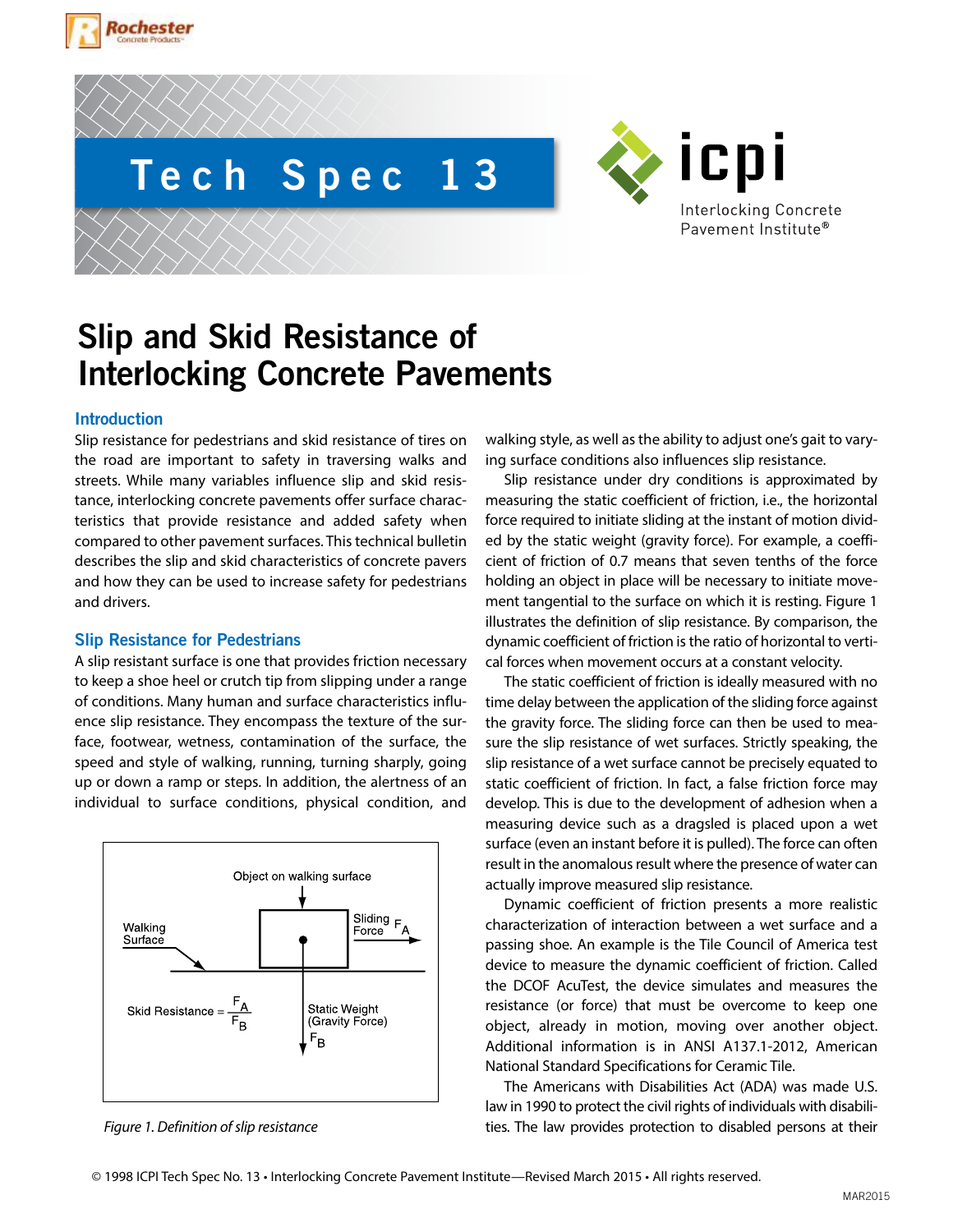

*Figure 2. The NIST-Brungraber Mark II tester for slip resistance*

place of employment (Title I), from state of local government services (Title II), from public accommodations (Title III), and with telecommunications (Title IV). Title II covers minimum design standards for transportation facilities and Title III covers standards for new construction, as well as alterations to public places and commercial facilities.

The U.S. Departments of Justice and Transportation have issued minimum design standards through the Americans with Disabilities Act Accessibility Guidelines (ADAAG). These guidelines for construction were developed by the U.S. Architectural and Transportation Barriers Compliance Board (ATBCB), also known as the Access Board. The guidelines are subject to periodic revisions and the latest version should be referenced when designing handicapped facilities. In addition, similar review of Accessibility for Ontarians with Disabilities Act, Ontario Regulation 191/11 Integrated Accessibility Standards should occur for facilities in built in Ontario, Canada .

Section 302.1 of the 2010 *Standards for Accessible Design*  states, "Floor and ground surfaces shall be stable, firm, and slip resistant and shall comply with 302" (1). This document or the one from Ontario provides no express value for slip resistance. Design and testing standards may be required by the U.S. Occupational Safety and Health Administration (OSHA) for workplace safety, by other federal, state, provincial, or local regulations.

#### **Measuring Slip Resistance**

There is no single established test method for measuring slip resistance. Devices that test slip resistance are called tribometers. Ideally, a tribometer will measure as "slippery" only those surfaces that pedestrians find "slippery." In pedestrian safety research, a "variable angle" tribometer is typically used;

there are currently two manufacturers of these devices in the US. The "Mark II" (Figure 2) and "Mark III" tribometers are made by Slip-Test in Atlanta, GA (www.slip-test.com, 770-671- 0090), and the "English XL" tribometer is made by Excel Tribometers in Greer, SC (www.exceltribometers.com, 757- 897-2853). In addition to sales, both of these firms can conduct slip resistance testing for customers. As an additional reference, the ASTM F13 Technical Committee publishes standards on pedestrian walkway safety (www.astm.org).

## **Slip Characteristics of Concrete Pavers**

Concrete pavers can be made with or without surface treatments, and some may be sealed after installation. Treatments include high sand and cementitious content in the surface, or those with machine-polished surfaces. Others include stonelike textures made by shot-blasting, hammering, washing, or tumbling the surface. Regardless of the presence or absence of surface treatments/sealers, most concrete pavers can meet the agency or client recommendations for slip resistance. (Pavers with polished surfaces, however, may require testing since their surfaces can be as smooth as marble or other ground surfaces.) The manufactured, textured walking surfaces are typically consistent from paver to paver thus maintaining a high coefficient of friction. Therefore, there is generally not a need to test many paving units.

Should a need for testing arise, designers and purchasers may wish to verify the wet slip resistance of concrete pavers made by ICPI members for specific applications by having tribometer testing performed. In some cases, the slip resistance of concrete pavers may exceed the agency or client recommendations. In some applications they can contribute an additional measure of safety. Such areas can be any area that, when wet, can be a potential slipping hazard, especially for walking-impaired people, or those in wheel chairs. Some examples include crosswalks, ramps, or areas traversed by crutch users and those with artificial legs, and places crossed by wheel chairs including curb ramps at intersections.

Most concrete pavers are manufactured with chamfers on the edges of the wearing surface. The chamfers are small, typically 45° bevels, 4 or 6 mm wide, or they can be rounded. Should the units become vertically misaligned in service, the chamfers help provide a smooth transition from unit to unit, thereby reducing the tripping hazard. Like all pavement surfaces, extreme settlement or heaving can create dangerous tripping hazards and such areas should be repaired. Unlike asphalt and cast-in-place concrete, pavers that are vertically misaligned do not need to be discarded and replaced with a new surface. In most cases, the surface is not destroyed from cracking. Therefore, the concrete pavers can be removed, repairs made to the base, and the same units reinstated without waste or unsightly patches. For further information on reinstatement procedures, see *ICPI Tech Spec 7–Reinstatement of Interlocking Concrete Pavement*. Other ICPI Tech Specs should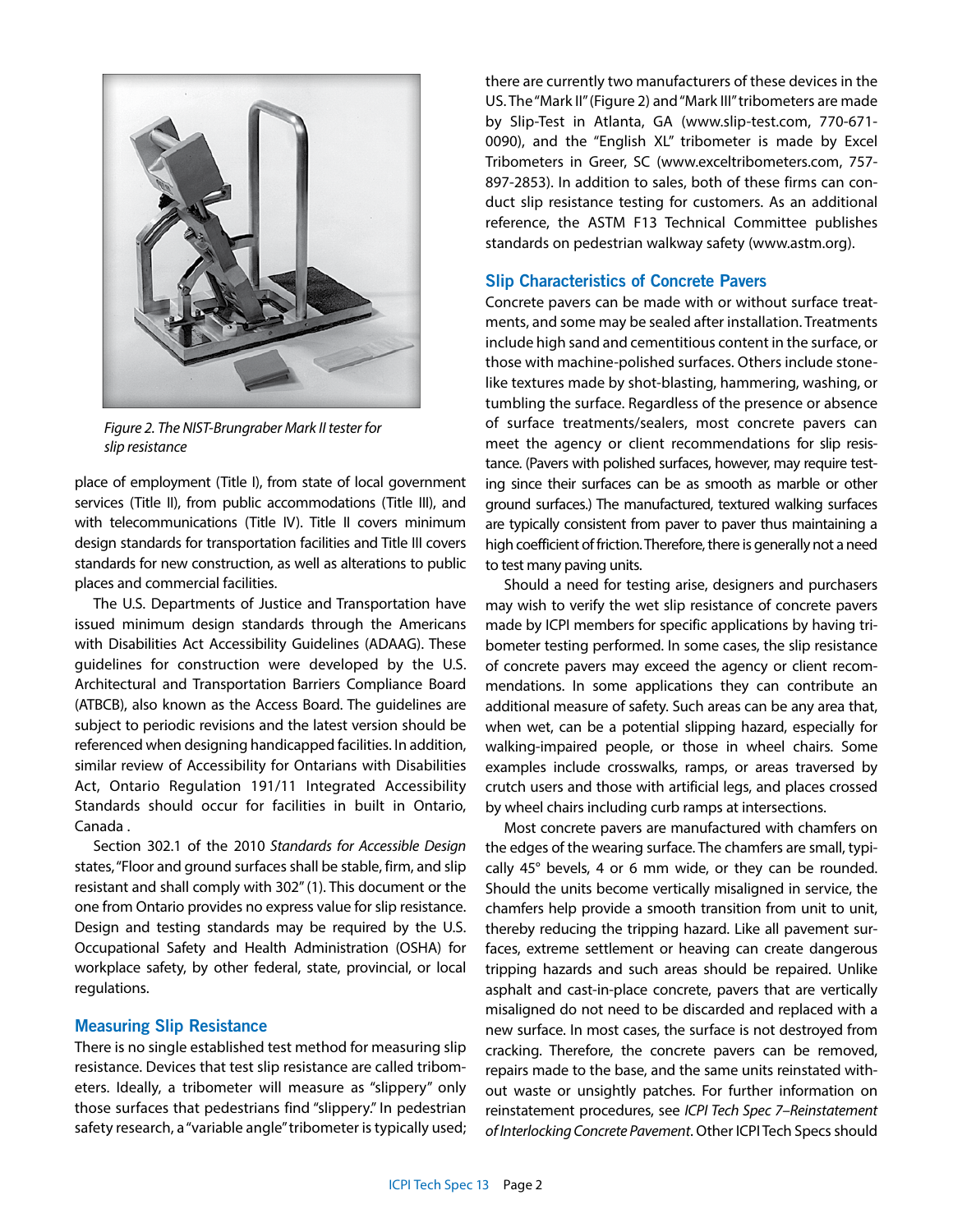be consulted for advice on construction specifications, construction procedures, and on edge restraints.

#### **Skid Resistance for Vehicles**

Skid resistance is the resistance to motion between the pavement and vehicle tires. Pavement-tire friction is influenced by the following factors (2):

# *Pavement characteristics such as texture, roughness, and rutting*

Pavement texture consists of microtexture and macrotexture. Macrotexture is defined as 0.2 in. (0.5 mm) or greater deviations in the surface (from a true planar surface) that affect tire-pavement interaction. A pavement with good macrotexture contributes to skid resistance of vehicles traveling over 25 mph (40 kph). Concrete pavers with chamfers offer a unique macrotexture that can benefit skid resistance at these speeds. Specifically, the chamfers form small drainage channels on the pavement surface to help disperse water under moving tires.

Microtexture is defined by smaller deviations in the surface, those less than 0.2 in. (0.5 mm). Microtexture is the primary influence on skid resistance of vehicle tires traveling less than 25 mph (40 kph). Microtexture varies with the hardness of the aggregate in concrete pavers. Harder aggregates are less likely to polish under concentrated braking or accelerating tires thus maintaining a high degree of variation in the texture of the surface.

In many cases, concrete pavers conforming to applicable American (ASTM) or Canadian (CSA) standards do not require special aggregates to maintain skid resistance equal to that of asphalt or PCC pavement surfaces. Like other paving materials, selection of aggregates (hardness, sharpness) and surface texture can be controlled in the mix design and manufacturing process for concrete pavers. Should the need arise for special aggregates with high skid-resistant properties, laboratory research on a range of aggregates has provided some criteria for selecting aggregates with high skid resistance (3) (4) for conventional pavements. These can apply to concrete pavers. The criteria include the following:

- Results of petrographic analysis that show hard minerals combined with some softer minerals.
- Angular and large mineral grains in the individual aggregate particles.
- Aggregates with a high range of hardness as measured by the Mohs' scale.
- Sand-sized and total insoluble residue in carbonate aggregates when subjected to acid-solubility tests.
- Resistance to wear in jar mill abrasion tests, small, laboratory circular test tracks, and relating these results to laboratory skid tests on sample pavements.

Roughness is described as large deviations in pavement surface, most of which affect ride comfort and dynamics of the

vehicle. A rough pavement can cause the wheels to bounce and this can reduce friction. Rutting in wheel paths also reduces friction, especially when they fill with water from rainfall.

# *Tire characteristics including tire type, tire tread, and inflation pressure*

Tire design and rubber formulations are often a trade-off between wearing and frictional characteristics. Harder rubber tires wear longer but do not offer the same frictional performance as softer rubber. Deep-treaded tires offer better frictional characteristics because they disperse more water. This is especially important at high speeds where the time for dispersing water from under tires is very short. Excess or low tire inflation pressure also can decrease the skid resistance.

# *Vehicle operational characteristics such as speed, tire slip, axle load, and the type of vehicle.*

Speed of the vehicle is one of the dominant factors in skid resistance. As speed increases, the amount of time to disperse water decreases and water on the pavement has a lubricating effect. When the brakes are applied, the velocity of tires decrease. If a tire's velocity decreases at a rate higher than the vehicle's velocity, the tires will slip on the pavement surface. When the brakes lock, the slipping becomes skidding. Anti-lock brake systems (ABS) are designed to balance the speed of the tires with that of the vehicle during braking, thereby preventing skidding and reducing slipping.

Tire-pavement friction generally decreases as axle load increases and trucks generally have a lower coefficient of friction than passenger cars. This is due to differences in tire compounds and hardness, and the higher temperatures at which truck tires operate.

# *Environmental factors involving wetness, ice and snow, contamination, and temperature*

Engineers and road safety officials are most interested in the skid performance of pavement when it is wet since there is a dramatic difference between wet and dry skid characteristics. A pavement does not have to be completely flooded to realize a decrease in skid resistance. A film of water as thin as 0.002 in. (0.05 mm) can substantially decrease skid resistance. Ice, snow, and contamination (mud, oil, gravel, etc.) are all obvious contributors to the loss of skid resistance. Skid resistance decreases as ambient air and tire temperatures rise.

When considering road safety, pavement skid resistance is one of several factors, all of which may contribute to skidrelated accidents, near misses, and ultimately characterize a pavement as safe or unsafe. Others influences on pavement skid resistance include:

- Traffic characteristics such as average daily traffic, posted speed, and the percent of trucks in the traffic mix;
- Curves and slopes in the road; and
- Driving difficulty such as the number of turning lanes, access points, traffic signals, and surrounding land use.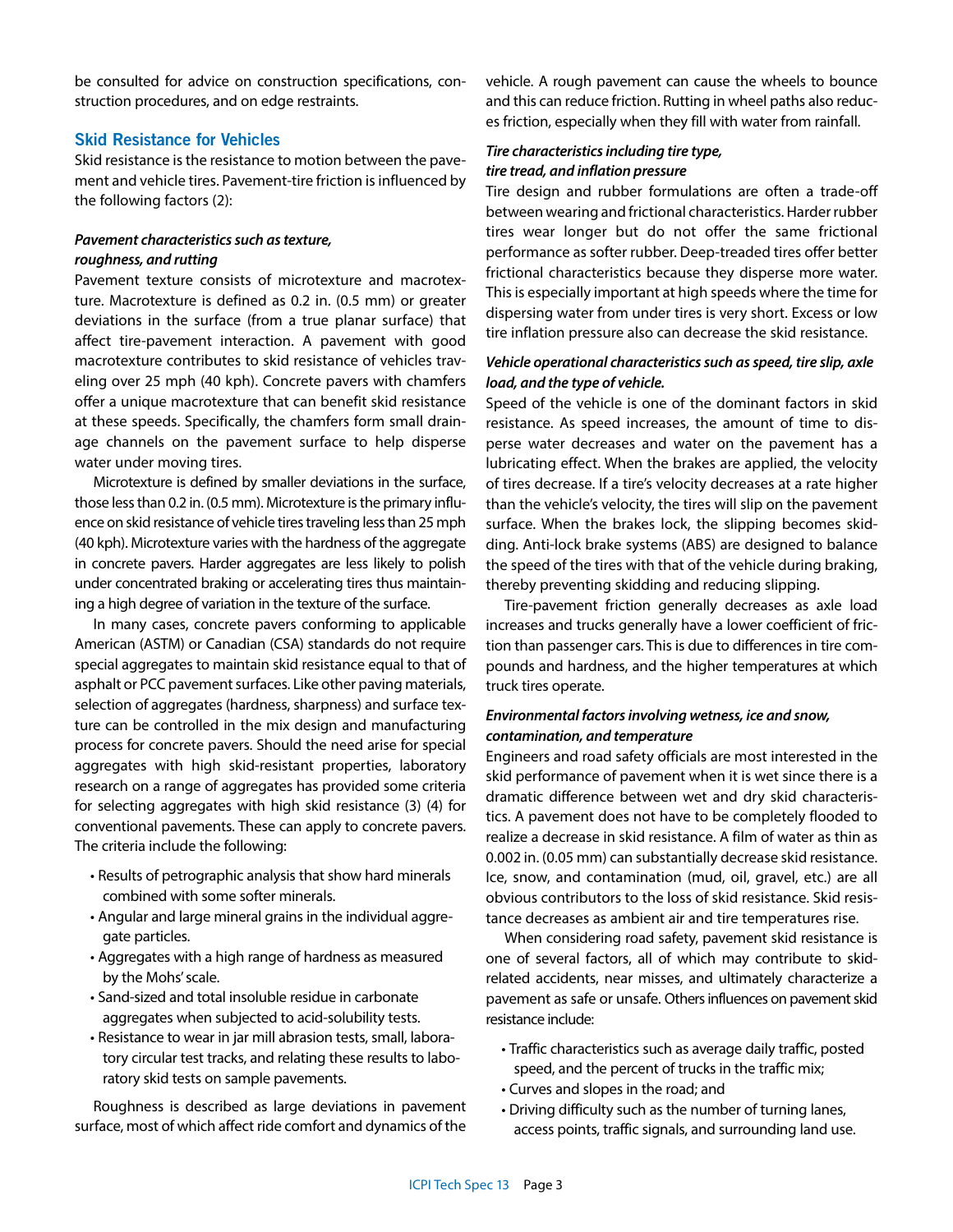

*Figure 3. A British Pendulum Tester*

Skid resistance is one of many factors influencing agency decisions on when to resurface or reconstruct a road. The age, traffic, a rough ride due to settlement and rutting, and citizen complaints are some other factors. Each agency has its own decision criteria for pavement maintenance and rehabilitation.

#### **Measuring Pavement Skid Resistance**

There are two approaches to measuring skid resistance; static and dynamic. Static measuring devices measure resistance while moving across a small portion of the pavement. They do not involve the use of a tire. Dynamic devices make measurements with a tire while moving at a constant velocity across the pavement surface. A common device used for static measurement is the portable British Pendulum Tester. See Figure 3. This test method is described in ASTM E303, *Standard Test Method for Measuring Surface Frictional Properties Using the British Pendulum Tester* (5). This device is used for laboratory or on-site testing of skid resistance on surfaces. It consists of a small rubber shoe at the end of spring-loaded pendulum. The tester measures frictional resistance between the rubber shoe and the point of contact with the pavement. The contact area of the shoe against the test surface is about 3 in.2 (19 cm2), so measurements are influenced only by microtexture of the surface.

To perform a test, the test surface is wetted, the pendulum is pulled back, and the shoe rubs across the surface. Friction resistance is read on a scale on the machine as the British Pendulum Number or BPN. A BPN rating between 45 and 55 indicates a satisfactory surface in only favorable weather and vehicle conditions. A rating of 55 or greater indicates a generally acceptable skid resistance in all but the most severe weather conditions. A 65 and above rating indicates a good to excellent skid resistance in all conditions.

The BPN correlates with the performance of a vehicle braking with locked wheels on a wet pavement stopping from 30 mph (50 kph). The tester is not designed to give ratings above 30 mph (50 kph) and results do not readily correlate to results from full-scale dynamic tests using a tire and trailer. The BPN test generally gives higher skid resistance ratings than dynamic tire and trailer tests.

Most dynamic skid resistance measurement methods assess the interaction between a pavement and a locked, nonrotating tire. These test methods employ a standard-sized tire towed in a wheeled device behind a vehicle. A standard amount of water is applied ahead of the tire while moving, the tire is locked while the vehicle maintains a constant speed and the resistance between the tire and the wet pavement is measured. Some dynamic skid testing devices include the Stradograph, the Sideways Force Coefficient Routine Investigation Machine (SCRIM) (8), and the Mu Meter (7).

In the North America, 40 state and provincial agencies use the test procedure described in ASTM E274, *Standard Test Method for Skid Resistance of Paved Surfaces Using a Full-Scale Tire* (8). Figure 4 illustrates the equipment. This test uses a standard test tire towed in a device behind a vehicle. A standard amount of water is applied ahead of the tire while moving, the tire is locked while the vehicle maintains a constant speed, usually 40 mph (65 kph), and the resistance between the tire and the wet pavement is measured. The force required to slide the tire is divided by the wheel load and multiplied by 100. The results are expressed as a skid number (SN) or friction number (FN).

Skid resistance measurements on asphalt pavements will vary with the time of year and weather. Since much skid data has been collected over the years for asphalt pavement, normalization procedures are used to eliminate influences of the season and weather. Weather and seasonal influences on portland cement concrete (PCC) pavements produce less predictable results in skid testing. Therefore, no normalization procedures yet exist for PCC pavements.

# **Skid Resistance Values for Interlocking Concrete Pavements**

A review of the literature on skid resistance of concrete pavers shows their skid resistance to be equal or better than asphalt. Most indicate that, subject to the proper mix design



*Figure 4. ASTM E 274 Test Equipment consists of a truck and trailer assembly. A tire within the trailer is towed at a given speed, locked, and skidded across water dispensed on the pavement in front of it.*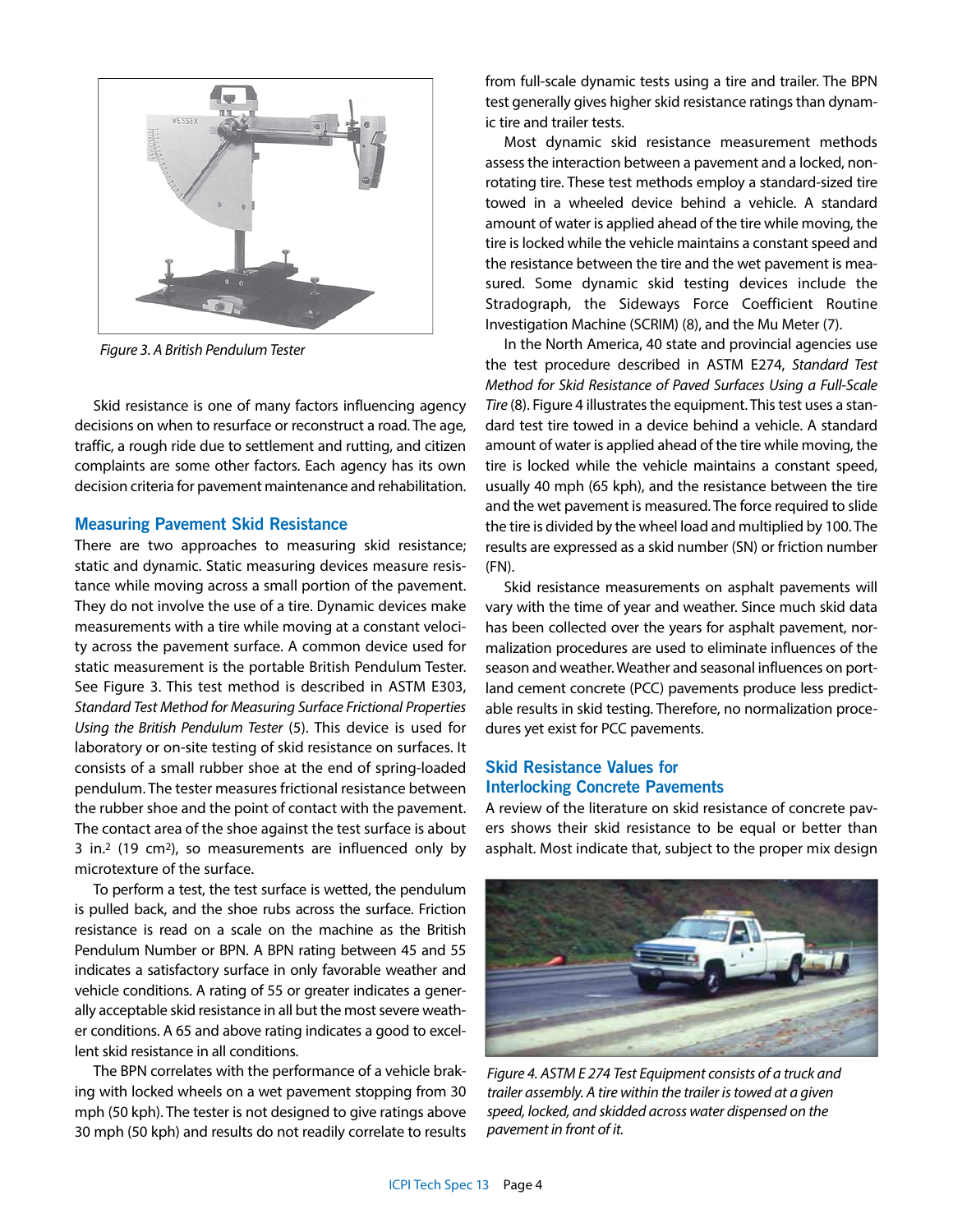and manufacturing controls, concrete pavers can maintain good skid resistance values throughout the life of the pavement. Studies of static skid resistance by different researchers in various countries used the British Pendulum Tester to assess new and trafficked concrete pavers. A summary of test results follows:

- Shackel (9) measured a bus route in Durban, South Africa after 17 years of traffic. BPN values averaged 61 with a standard deviation of 4.3.
- Clifford (10) conducted numerous tests at various locations in South Africa for the National Institute of Road Research. These tests included the locations and results listed in Table 1.
- Mavin (11)(12) measured BPNs in Melbourne, Australia, at 3 parking lots and on a quarry access road that received high truck traffic. BPNs on the new parking lots averaged 81 and declined to 53 with over three years of use. While BPNs for new con-

crete pavers dropped after use in the parking lots, the values did not fall below accepted standards. The 80kN Equivalent Single Axle Loads (ESALs) on the quarry road ranged from 0 to 150,000 over three years and BPNs increased from 45 initially to 62-65 at 75,000 to 150,000 ESALs.

- Muira et al. (13) compared the performance of concrete pavers to asphalt put into service at the same time in a lightly trafficked street in Japan. After 12 months of service, BPNs for both the concrete pavers and the asphalt were 56-59.
- Sharp and Armstrong (14) showed that concrete pavers at a full-scale test track in Australia had an initial BPN of 70 and progressively decreased after installation and reached a minimum value of 57 after 460 ESALs.
- Garrett and Walsh (15) tested an experimental access road leading to a industrial park and freight facility near Maidstone, England. After one year of testing pavers made by eight different manufacturers, results showed BPNs between 44 and 56. These values were considered above those for county roads with similar traffic and risk levels.
- Lesko (16) performed tests on 7 different areas of concrete pavers in a climbing lane with a 5% slope on a highway in Denmark. Initial BPNs ranged between 65 and 70 with values measured two years later between 49 and 60.
- Domenichini et al. (17) recorded BPNs on an 11-year old, 830 ft (253 m) long street with a 8% to 10% slope in the center of Recoara Terme, a small town in northern Italy. The average daily traffic was 1,230 vehicles in both direc-

# **Table 1—BPN Results by Clifford (10)**

| Location                                                           | <b>BPN Range</b> |
|--------------------------------------------------------------------|------------------|
| 1-year old city vehicle maintenance yard                           | 48-61            |
| 8-year old residential pavement                                    | 54-59            |
| 20-year old residential pavements                                  | $41 - 55$        |
| 5-year old access road to wind tunnel test facility                | 48-72            |
| 3-year old loading and servicing area next to government buildings | $52 - 57$        |
| 3 to 8-year old main and secondary roads at botanical gardens      | $45 - 85$        |

# **Table 2—SCRIM Tests by Clifford (10)**

| Location                                                            | Average <sup>*</sup> | Range     |
|---------------------------------------------------------------------|----------------------|-----------|
| 1-year old city vehicle maintenance yard                            | 63-71                | $25 - 85$ |
| 5-year old Access road to wind tunnel                               |                      |           |
| test facility                                                       | 62-77                | $45 - 85$ |
| 3 to 8-year old main and secondary roads at                         |                      |           |
| botanical gardens                                                   | 68-72                | $35 - 85$ |
| *Average of moseurements teken at coveral locations within the site |                      |           |

Averages of measurements taken at several locations within the site

tions with approximately 4% commercial trucks and buses. Test results indicated BPNs of 49 on concrete pavers located in the wheel tracks and 69 outside the trafficked areas. The study noted that a draft European standard for interlocking concrete pavers recommended a minimum surface BPN of 45.

The first dynamic testing on concrete pavers was by Lesko (16) at 20, 60, and 80 kph using a Stradograph, a towed, treadless tire pitched at an oblique angle and locked while riding on wet pavement. Test results on 7 different (wet) concrete paver road sections over two years at these speeds showed values did not fall below 0.40 which is considered a satisfactory value for skid resistance.

The SCRIM device was used by Clifford (10) on concrete pavers at three of the sites as part of the aforementioned study that involved a British Pendulum Tester. SCRIM tests are typically at 50 kph or 80 kph using a treadless tire mounted on a vehicle at 20° to the line of travel. The vehicle applies water in front of the loaded test wheel and the side force friction on the tire is measured.

Tests by Clifford with the SCRIM device were conducted at 50 kph. In South Africa, the SCRIM target value for collector roads is 0.45; for arterial roads, 0.50; and for thoroughfares, 0.55. Results in Table 2 show a range from 0.25 to 0.85 with averages between 0.71 and 0.35.

The Interlocking Concrete Pavement Institute (ICPI) engaged The PennsylvaniaTransportation Institute (PTI) to conduct skid measurements on two sections of new interlocking concrete pavement (18). Each section was 2 ft (0.6 m) wide by 150 ft (45 m) long and laid in a 90° herringbone pattern. See Figures 5 and 6.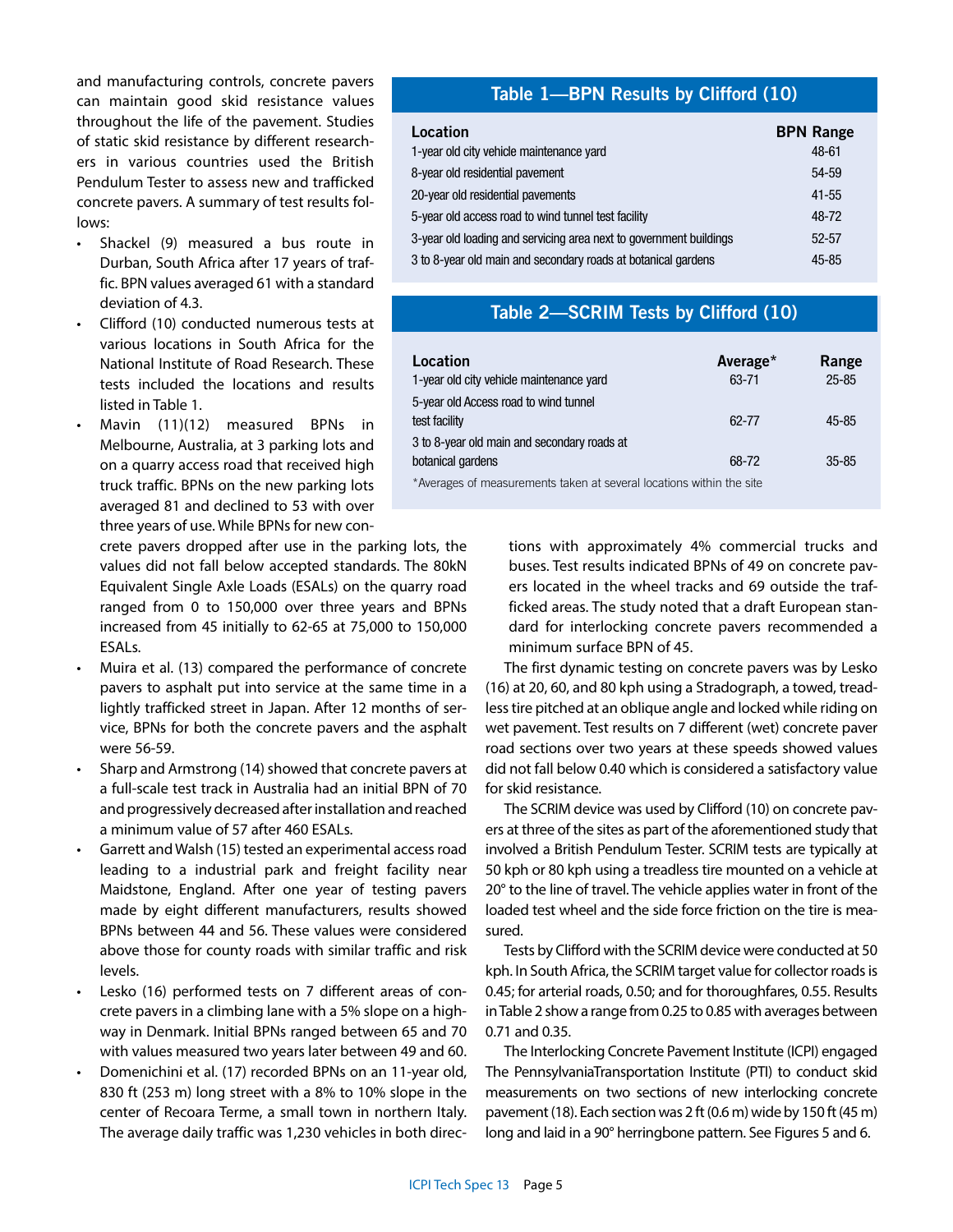

*Figure 5. The test track section and concrete paver surface at The Pennsylvania Transportation Institute test facility.*



*Figure 6. A close-up of the concrete paver surface at the PTI test track.*

pavement, available materials and construction methods.

For testing in-service pavements, some consistency exists among highway agencies on test methods. Many use the ASTM E274 test method; other states and provinces use the Mu Meter, or have developed their own tire and trailer equipment to derive a skid coefficient or 'f' value. In most cases, the results from these test methods can be correlated to results using the ASTM E274 test method.

Since test methods and traffic speeds vary over a wide range of conditions, no universal, minimum stan-

Five skid resistance measurements were performed at three speeds; 25, 40 and 50 mph (40, 65, and 80 kph) using the test method described in ASTM E274. The test used a standard grooved test tire described in ASTM E501, *Standard Specification for Standard Tire for Pavement Skid Resistance Tests* (19). Tests were conducted in October 1997. The average results from the two sections are shown in Table 3. These are expressed as Skid Numbers (SN).

## **Skid Resistance Requirements**

Some states and provinces have minimum skid resistance requirements in construction specifications for new pavements. These help ensure that the new pavement meets certain texture requirements before opening them to traffic. These requirements will vary based on the type of highway

| Table 3—Average SN Values for Interlocking Concrete<br><b>Pavement Sections (3)</b> |                 |           |                           |  |
|-------------------------------------------------------------------------------------|-----------------|-----------|---------------------------|--|
| <b>Test Section</b>                                                                 | Speed mph (kph) | <b>SN</b> | <b>Standard Deviation</b> |  |
| A                                                                                   | 25(40)          | 51.9      | 0.5                       |  |
| А                                                                                   | 40 (65)         | 46.5      | 1.1                       |  |
| A                                                                                   | 50 (80)         | 40.0      | 1.5                       |  |
| B                                                                                   | 25(40)          | 57.2      | 1.1                       |  |
| B                                                                                   | 40 (65)         | 49.6      | 3.0                       |  |
| B                                                                                   | 50 (80)         | 43.1      | 0.5                       |  |

# **Table 4—Recommended Minimum Skid Number for Main Rural Highways (21)**

| <b>Traffic Speed</b><br>mph (kph)<br>30(50)<br>40 (65)<br>50 (80)<br>60 (95) | SN Measured at<br>traffic spead<br>36<br>33<br>32<br>31 | SN measured at 40<br>mph $(65$ kph $)$<br>31<br>33<br>37<br>41 |
|------------------------------------------------------------------------------|---------------------------------------------------------|----------------------------------------------------------------|
| 70 (110)                                                                     | 31                                                      | 46                                                             |
|                                                                              |                                                         |                                                                |

dard for skid resistance has been established. Typically, pavement engineers utilize the skid number measured using test method ASTM E274 at 40 mph (65 kph) (i.e.,  $SN<sub>40</sub>$ ) as a reference value. Some researchers have attempted to define minimum skid requirements at certain speeds, on types of roads, and in particular regions. These can be used as overall guidelines rather than strict requirements when comparing skid resistance of conventional surfaces to interlocking concrete pavements.

One study for roads in Virginia (20) suggested a minimum  $SN<sub>40</sub>$  of 30 for interstate and other divided highways, and a minimum  $SN_{40}$  of 40 for two-lane highways. Another study by the National Cooperative Highway Research Project (NCHRP) in 1967 (21) recommended minimum skid numbers for main rural highways. Table 4 shows the minimum skid numbers at

> various traffic speeds, and those measured at 40 mph (65 kph) on roads with various traffic speeds. The test results on new interlocking concrete pavement test at PTI indicate skid values well above those regarded by engineers as the minimum, and by the studies in references 20 and 21.

# **Reducing Traffic Accidents with Concrete Pavers**

An important study in Japan demonstrates the ability of interlocking concrete pavements to reduce accidents and increase safety at intersections (22). Accidents were monitored over 12 months and vehicle braking distances were measured with a high-speed video camera at an asphalt-paved intersection in Ichihara City. Daily traffic volumes on each street from 7:00 a.m. to 7:00 p.m. ranged between 3,479 and 7,119 vehicles.

After 6 months of monitoring traffic volume and accidents, the asphalt within and on the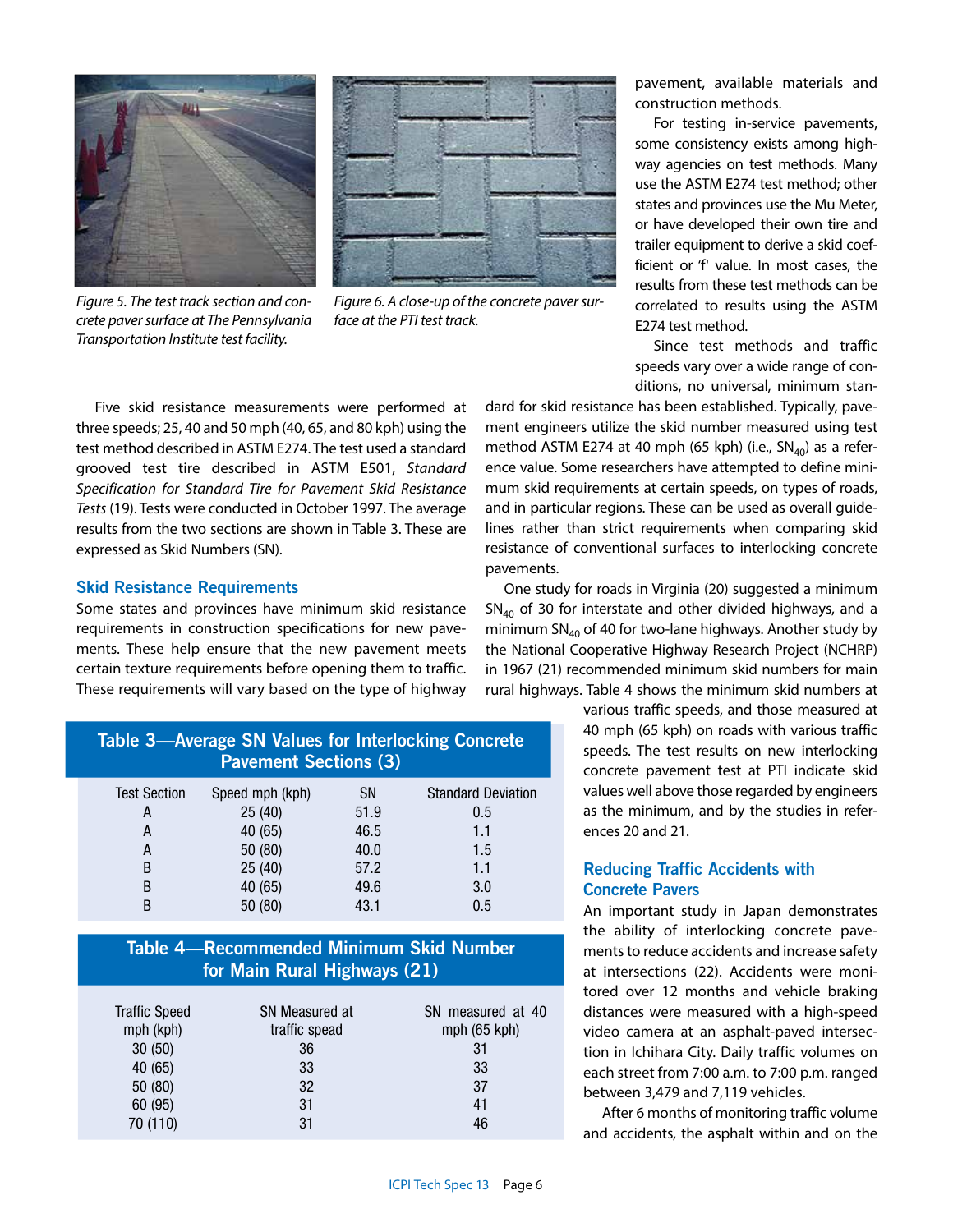approaches to the intersection was removed and replaced with concrete pavers. The change in pavement surface reduced the number of accidents by nine from December to May compared accidents counted in the previous June to November period.

The concrete pavers also reduced braking distances. A light-duty van was tested with three drivers on wet and dry conditions stopping from 20, 40, and 60 kph. Stopping dis-

tances were shorter on the concrete pavers and the greatest improvement was a reduction of 5 m (16 ft.) at 60 kph as shown in Table 5. The contribution of the chamfers in the surface of the concrete pavers towards dispersing water may explain the reduction in stopping distances at this speed.

# **Skid Resistance of Aircraft Pavements**

Since 1983, almost 17 million  $ft^2$  (1.56 million m<sup>2</sup>) of interlocking concrete pavements have been used in airfield applications. Tests conducted by airports and the U.S. National Aeronautics and Space Administration (NASA) demonstrate the skid resistant properties of concrete pavers. A NASA study (23) tested concrete pavers at 5 knots and 100 knots/ hour speed at the Aircraft Landing Dynamics Facility in Langley, Virginia. The tests utilized a tire and 123 kN loads and 1.7 MPa pressure typical to a Boeing 737 or DC-9 aircraft. Figure 7 illustrates the test equipment and Figure 8 illustrates the test surfaces.

 The test results demonstrated substantially higher side force friction values for concrete pavers under wet conditions than plain portland cement concrete surfaces. The report indicated "that for aircraft ground steering maneuvers under wet conditions, the paver blocks would provide better friction than the conventional smooth concrete surface (23)."

Other skid resistance tests include that by Dallas/Fort Worth International Airport where a Saab skid tester was used to

|  |  | Table 5—Stopping distance in meters on<br>asphalt and concrete pavers (24) |  |
|--|--|----------------------------------------------------------------------------|--|
|  |  |                                                                            |  |

|                      | 20 kph (12.5 mph) |      | 40 kph (25 mph) |      | 60 kph (37 mph) |      |
|----------------------|-------------------|------|-----------------|------|-----------------|------|
|                      | Drv               | Wet  | Drv             | Wet  | Drv             | Wet  |
| Asphalt              | 1.70              | 3.20 | 5.85            | 9.60 | 14.2            | 26.7 |
| Concrete pavers 1.68 |                   | 2.50 | 5.23            | 8.15 | 13.6            | 21.3 |

evaluate new interlocking concrete pavements in 1990. The values derived from the test were 0.63 to 0.69 with 0.65 being the average value, all considered very good for a new airfield pavement (24).

#### **Harmonization of Skid Testing**

ASTM E1960, *Standard Practice for Calculating International Friction Index of a Pavement Surface*, (25) has harmonized skid resistance measurements through the calculation of the International Friction Index (IFI) based on measurement of pavement macrotexture and wet pavement friction. The IFI was developed by the PIARC (World Road Association) to compare and harmonize pavement texture and skid resistance measurements. The IFI allows for the harmonizing of friction measurements with different equipment to a common calibrated index. This practice provides for harmonization of friction reporting for devices that use a smooth tread test tire.

## **References**

- 1. 2010 *ADA Standards for Accessible Design,* U.S. Access Board, Department of Justice, Washington, D.C.
- 2. Kulakowski, B. T. et al., *Skid Resistance Manual*, USDOT Federal Highway Administration Report No. FHWA-IP-90-013, The Pennsylvania Transportation Institute, University Park, Pennsylvania, September 1990.
- 3. Dahir, S. H. M. and Mullen, W. G., "Factors Influencing Aggregate Skid Resistance Properties," in *Anti-Skid Program*



*Figure 7. Test equipment for evaluation of the friction properties of concrete pavers at NASA's Aircraft Dynamics Landing Facility (ADLF) in Langley, Virginia*



*Figure 8. Test surface at the NASA ADLF facility*